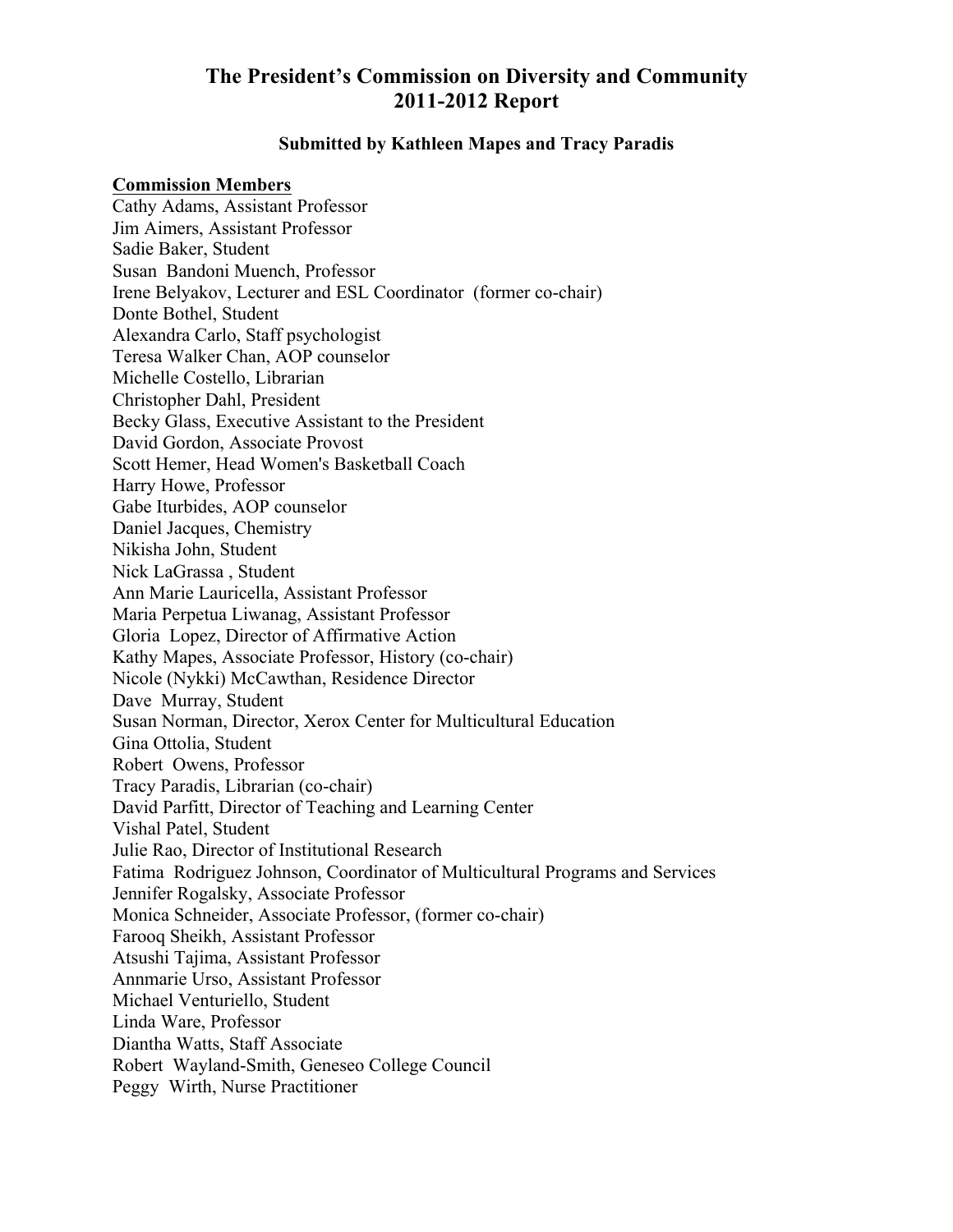## **Overall Direction and Emphasis of the Commissions' Work**

The President's Commission on Diversity and Community has been through a significant period of transition. Former co-chairs Monica Schneider and Irene Belyakov stepped down in Spring 2012 after many years of exemplary service. Due to their thoughtful and dedicated stewardship, the Commission made great strides over the past few years. Kathleen Mapes and Tracy Paradis, the current co-chairs, hope to continue in the path forged by Schneider and Belyakov. As in years past, the Commission continues to be concerned with reaching out to the wider community and developing action-oriented goals that reflect the College's mission statement and commitment to diversity. The Student and Campus Engagement subcommittee's "Real World Geneseo" (RWG) program continues as a centerpiece of these goals. As RWG plans for its fifth manifestation in January 2013, it can also reflect on its successes. RWG was chosen as the 2012 winner of the Outstanding Student Affairs Program, sponsored by the SUNY Chief Student Affairs Officer and the Office of University Life and Enrollment Management. The Professional Development subcommittee worked diligently to identify and address issues related to student mental health, the needs of international students, and faculty development related to diversity. Finally, though the Assessment and Diversity Plan subcommittee is waiting for the Strategic Planning Group to lay out action items for the Diversity Plan before it can develop an assessment plan, Diversity Commission members (past and present), members of the Strategic Planning Group, and various department chairs met in May for a day-long retreat to discuss the Diversity Plan, its goals and objectives, and how to move forward.

Below is a summary of the activities of each subcommittee as well as a list of recommendations for the next academic year regarding these programs and initiatives. The complete 2011-2012 subcommittee reports can be found in the appendices.

### Summary of Activities: 2011-2012

**The Student and Campus Engagement Subcommittee:** The Student and Campus Engagement subcommittee (SACES) has continued its excellent work overseeing and running the Real World Geneseo (RWG) program. Since its first incarnation in Spring 2010, RWG has provided numerous students with a safe, challenging, and transformative experience engaging issues related to diversity and community.

This past year a diverse group of students from varying racial, ethnic, and religious backgrounds took part in RWG IV. The intensive retreat, which included seventy-six contact hours, provided an opportunity for students, faculty and staff to engage in workshops dealing with sexism, racism and classism. In addition to taking part in the retreat, students participated in a 1 credit reflective lab, engaged in eight weeks of classroom discussion, and enrolled in a related diversity course offered on campus. The RWG Assessment Team, made up of Dr. Julia Rao, Dr. Monica Schneider and Diantha Watts, are currently in the process of analyzing assessment data; however, initial results seem to confirm the subjective observations that the RWG program has given participating students a transformational experience that has resulted in close emotional ties and support from and with fellow RWG students. In addition, RWG students report that the experience has affected them long after the program has ended, as they have shared their critical insights with non-RWG students in classrooms and on campus more generally. As such, RWG is helping to foster a much broader discussion on diversity that benefits both participating students and their non-participating cohorts. Currently, SACES is planning for RWG V, with essential funding coming from a \$10,000 grant from the State University of New York's Office of Equity and Diversity. In addition, RWG V will be run in partnership with Monroe Community College,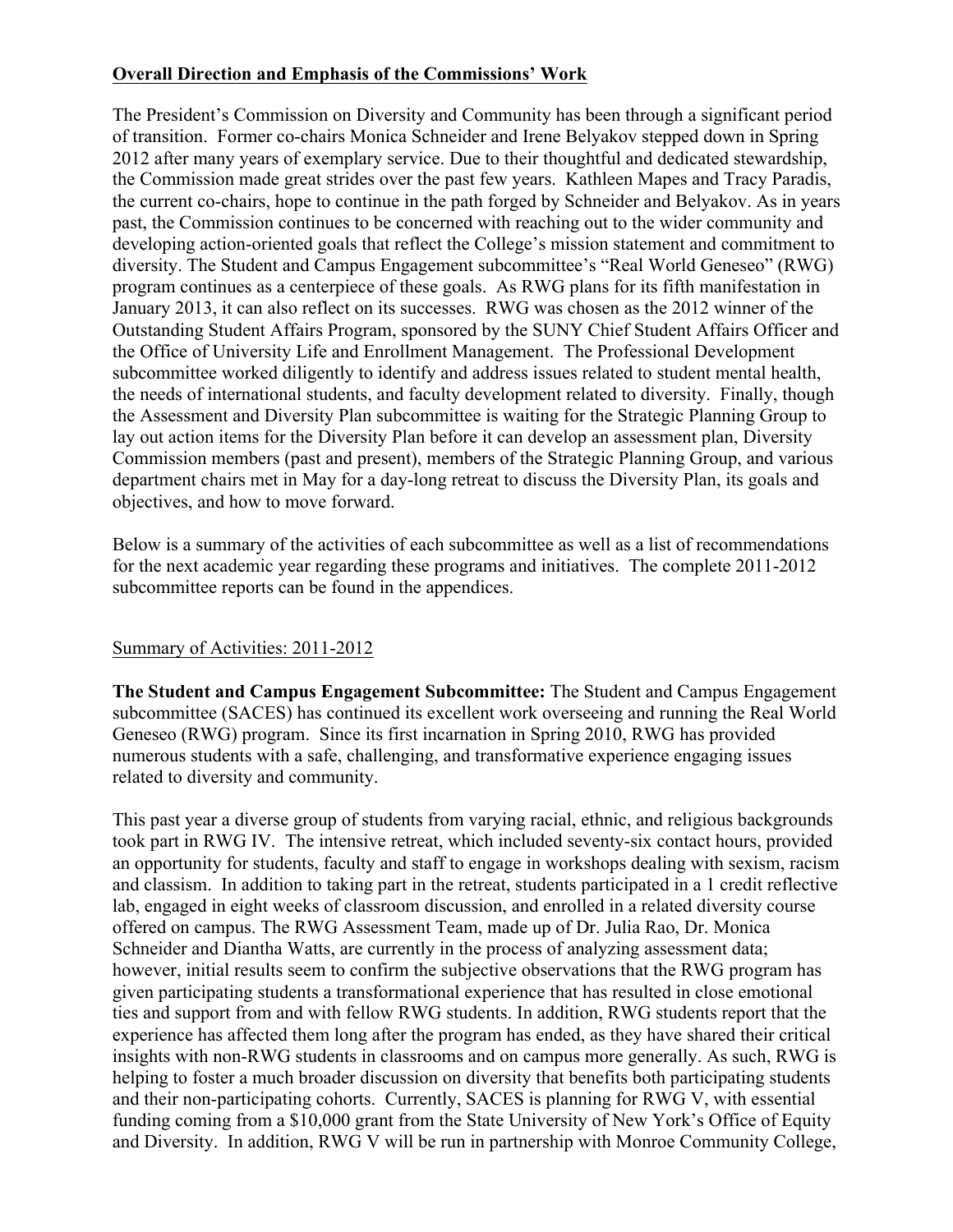thereby broadening the beneficial experiences beyond Geneseo to the wider regional college community.

In addition to its award winning RWG program, SACES has continued its oversight of the PATH Awards, including requesting nominations, reviewing nominations, and presenting the awards. The Path Awards represent an important public recognition of the efforts of individuals to the college's commitment to diversity. Finally, SACES has started to explore ways to create a mentoring program for students from underrepresented backgrounds as well as faculty and staff. Though these efforts are still at the exploratory stage, SACES looks forward to continuing this work in the coming academic year.

**The Professional Development Subcommittee:** In Fall 2012, David Parfitt assumed the role as Professional Development subcommittee chair. Based on the recommendations of the President, the Professional Development subcommittee addressed a number of pressing issues including student mental health, international students, and professional development and diversity. In conjunction with the Teaching and Learning Center (TLC), in January 2012 Melinda DuBois, the Director of the Health and Counseling service, offered two workshops presenting information from assessment data regarding the physical and emotional health of Geneseo students. The Professional Development subcommittee also met with international students in a free-flowing and open conversation regarding their experiences at Geneseo. The conversation revealed a number of issues that international students find troubling, including: feeling a sense of isolation on campus; difficulty knowing when professors' behaviors are inappropriate and/or unprofessional and with whom to speak about their concerns; and finally a host of issues related to test-taking as well as writing services on campus. Finally, the Professional Development subcommittee is beginning to work on identifying issues to be addressed in faculty/staff development programs as well as utilizing the expertise on campus regarding diversity to help foster discussions/workshops on diversity related issues and faculty/staff development.

**The Assessment and Diversity Plan Subcommittee**: The Assessment and Diversity Plan subcommittee is currently in the process of working with the Strategic Planning Group with the expectation of developing action items for the Diversity Plan's objectives. Once those action items are laid out by the Strategic Planning Group, the ADP can then begin to develop an assessment plan.

### **Recommendations for 2012-2013**

The Commission co-chairs conferred with subcommittee chairs to discuss past accomplishments and the future direction of the Commission in the coming academic year. In the first part of this section, we summarize the issues and recommendations that emerged regarding the Commission as a whole. In the second section, we present the recommendations for specific subcommittees.

#### *Overall Direction of the Commission*

1. As the College increases its efforts to expand high impact learning practices for students as well as implement the goals outlined in Bringing Theory to Practice, the Commission should continue to play a central role to make sure that issues related to diversity remain central to the other institutional changes. More specifically, Commission members should be involved in the discussions regarding General Education revision currently taking place in the General Education Committee. In addition, the Commission should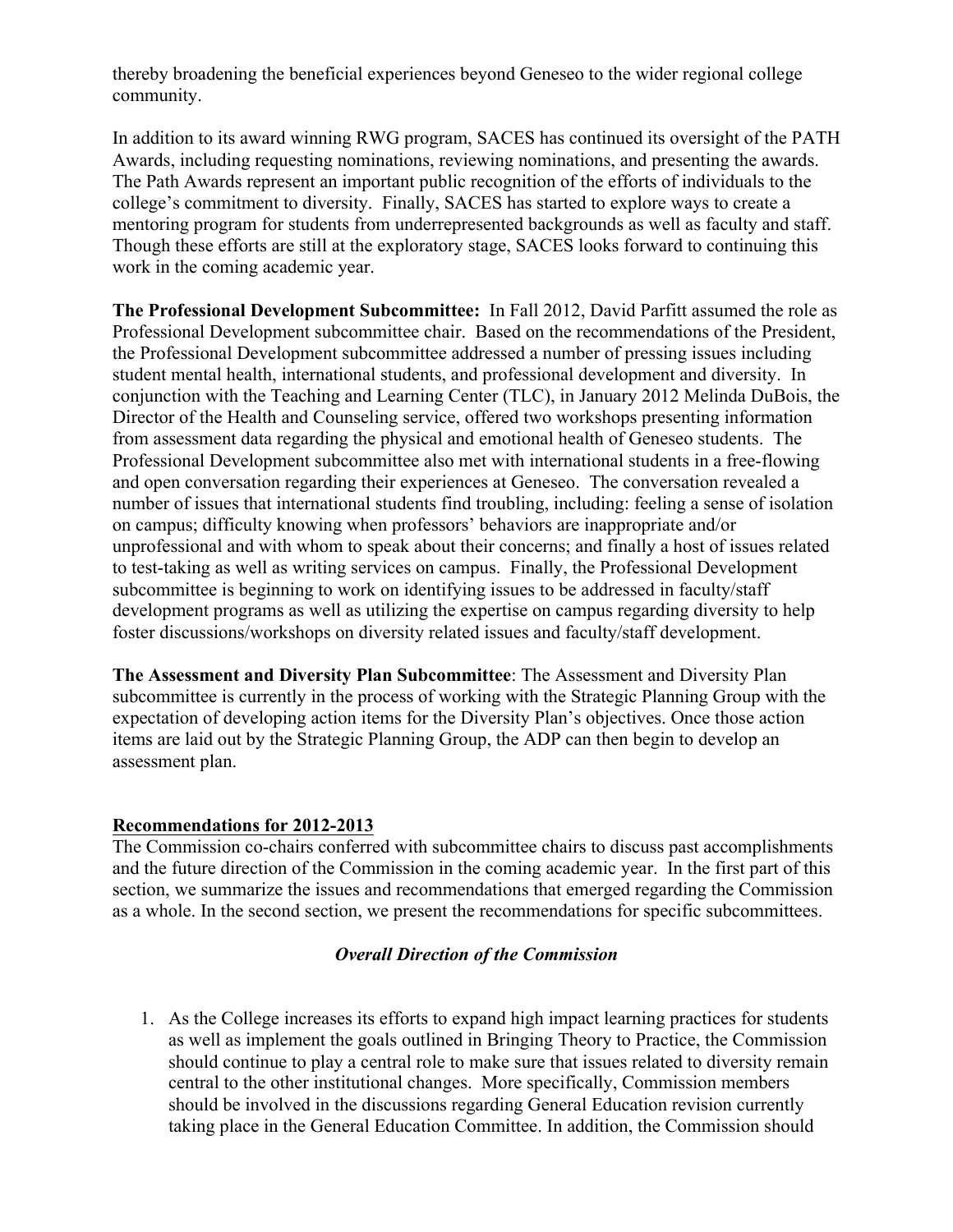continue its historic role of identifying diversity and community related issues throughout the campus community.

- 2. The Commission should seek to gain an even greater and integrated profile on campus  $bv$ 
	- better publicizing its objectives, programs, and goals
	- making sure that the commission is represented in discussions and plans related to curriculum reform and innovation
	- working with already established committees, programs, departments and programs at the College that currently address issues related to diversity
	- co-sponsoring and supporting programs designed to address diversity and community related issues
	- inviting non-Commission members to work with subcommittees on specific issues
	- identifying and utilizing the expertise on campus and fostering more cross divisional and cross department collaboration
	- reaching out to students and student groups so that they see the Commission as a resource
- 3. The Commission should seek greater sources of financial support through outside grants including but not limited to the Consortium on High Achievement and Success (CHAS).

### *Specific Recommendations for the Subcommittees*

### **Student and Campus Engagement Sub-Committee**, Real World Geneseo (RWG) project and PATH awards:

The Commission should continue to support and assist this subcommittee in providing sustainability of the RWG project, which includes the naming of a faculty member to instruct the INTD slot course and service learning components for RWG and its continued financial support.

Recommendations for the future SACES subcommittee should be as follows:

- 1. The Commission co-chairs and sub-committee chairs should work together to identify and recruit candidates for the RWG trainer program from faculty, staff, and student leaders early in fall 2012 in order to have a pool of candidates for training.
- 2. The retreat facilitators should continue to work on conducting the RWG trainer program for faculty, staff, and student leaders. This should take place preferably in October or some other convenient time during the fall 2012 for people interested in facilitating the retreat. The retreat facilitators should also facilitate the next retreat along with those who were newly trained.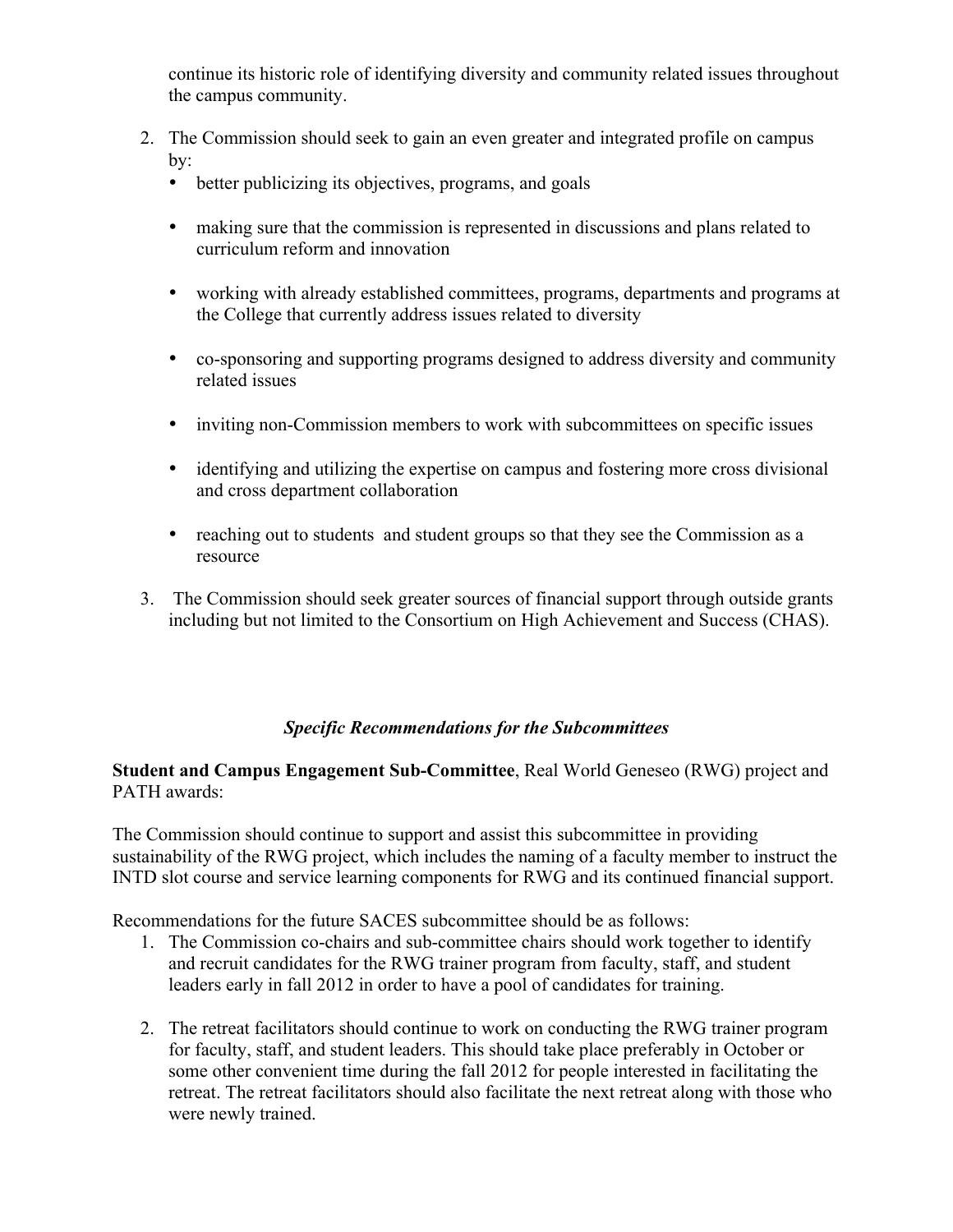- 3. The RWG assessment group should continue to collect baseline and post-retreat data of the RWG programs that are conducted as well as continuing to analyze and present the data collected on the RWG programs conducted in previous years.
- 4. The PATH award group should meet regularly to work on promoting awareness on campus, strengthening the positive regard for the award, and soliciting nominations.

Recommendation for the institution:

- 1. A continuing challenge for this subcommittee has been finding faculty willing to participate in the RWG activities. Faculty members are reluctant to become involved with RWG because of the intense time commitment involved. The institution could help our committee by legitimizing the work of RWG so that faculty members feel that their work will count as they lead into tenure or promotion decisions. If the institution could help by endorsing the RWG work as valuable towards faculty and staff career goals, this would help this subcommittee recruit and retain active members.
- 2. Another challenge faced by the facilitators is the need for effective professional administrative support for the time leading up to and running of the retreat weekend. Although the student assistants are a strong resource at the retreat, there is a need for a staff member or student intern to provide administrative support to collect and put together materials and make all the accommodations for the participants and facilitators at the RWG.

## **The Professional Development Subcommittee**:

We recommend that this subcommittee continue its efforts to provide meaningful professional development opportunities for all faculty and staff. The subcommittee should continue to work with and utilize the resources available through the Teaching and Learning Center as well as other venues across the campus. Specifically the Professional Development subcommittee should:

- 1. Continue its efforts to identify workshops/services faculty/staff would like to see offered.
- 2. Utilize expertise on the campus by identifying faculty /staff who could offer workshops on issues related to diversity and community.
- 3. Continue to meet with international students to come up with ways to address their numerous concerns, including but not limited to writing services.
- 4. Explore the possibility of developing a SAFE ZONE program for international and underrepresented students, modeled on the current SAFE ZONE program.
- 5. Encourage individual faculty to submit grant proposals to CHAS.
- 6. Highlight and celebrate faculty whose courses address diversity related issues and encourage those faculty to share their insights will fellow faculty/staff through workshops or brownbag conversations.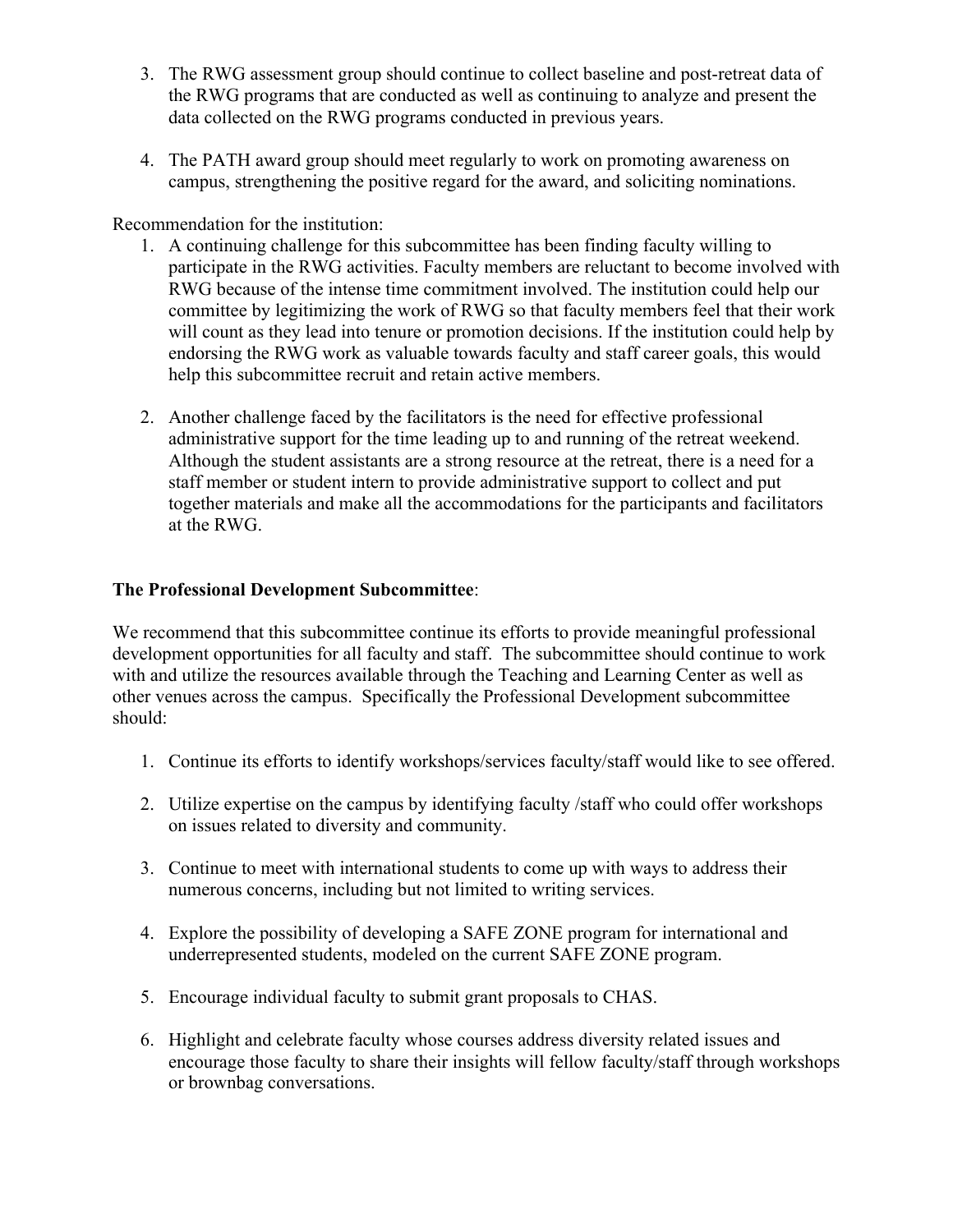#### **The Assessment & Diversity Plan subcommittee:**

The Assessment and Diversity Plan subcommittee should continue to work with the Strategic Planning Group in developing action items for the Diversity Plan. Once that work is completed, the Assessment and Diversity subcommittee should develop an assessment plan. Equally important, the Assessment and Diversity Plan subcommittee should reach out to as many departments, divisions, programs, organizations etc. on campus to ensure that the Diversity Plan is well publicized. Finally, the Assessment and Diversity Plan subcommittee should address the decline in retention and graduation rates for minority students. Specific information regarding retention on a department by department basis would allow the Commission to begin to work with individual departments to develop plans to address retention issues.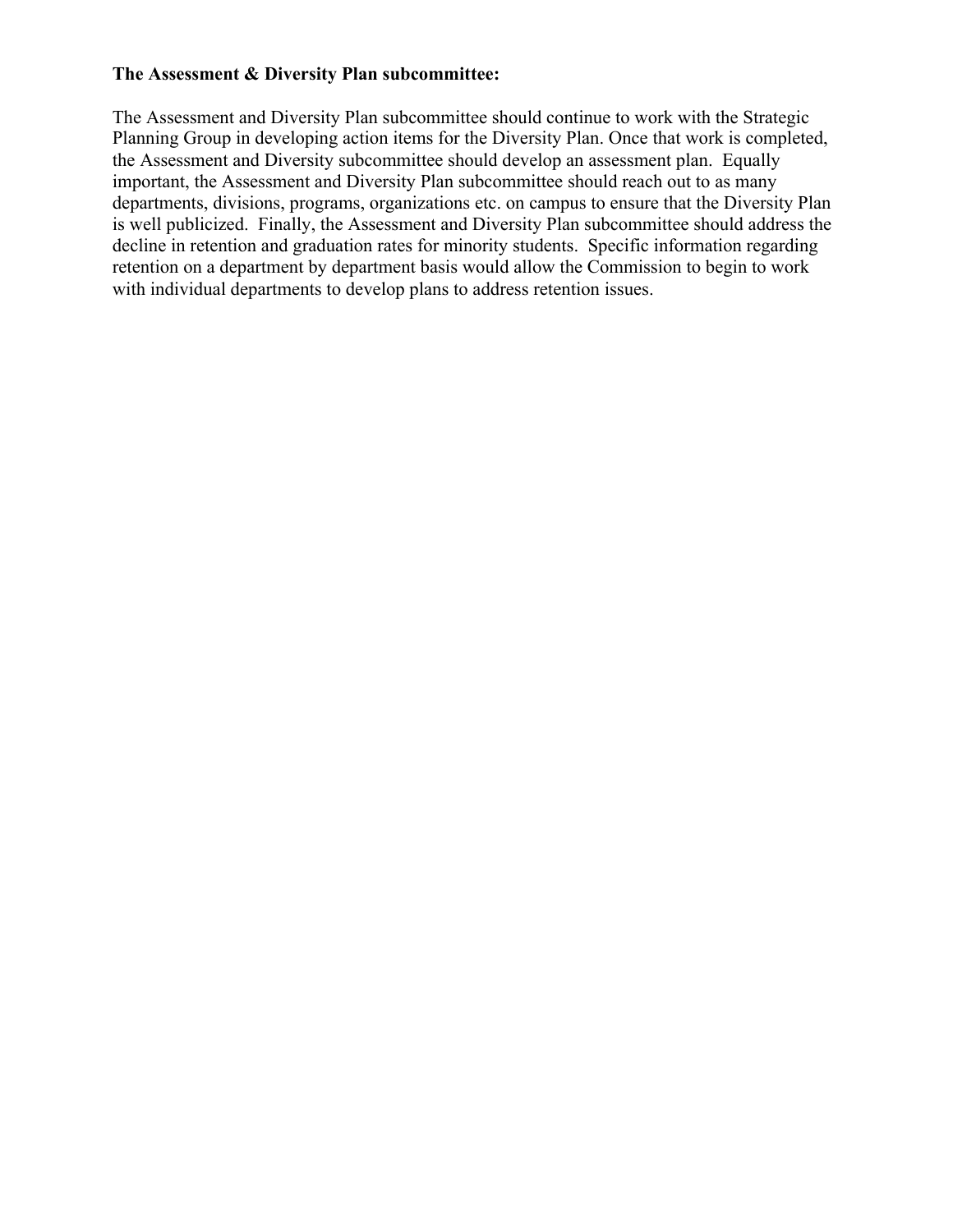Appendices

- I. Student and Campus Engagement subcommittee report
- II. Professional Development subcommittee report
- III. Assessment and Diversity Plan subcommittee report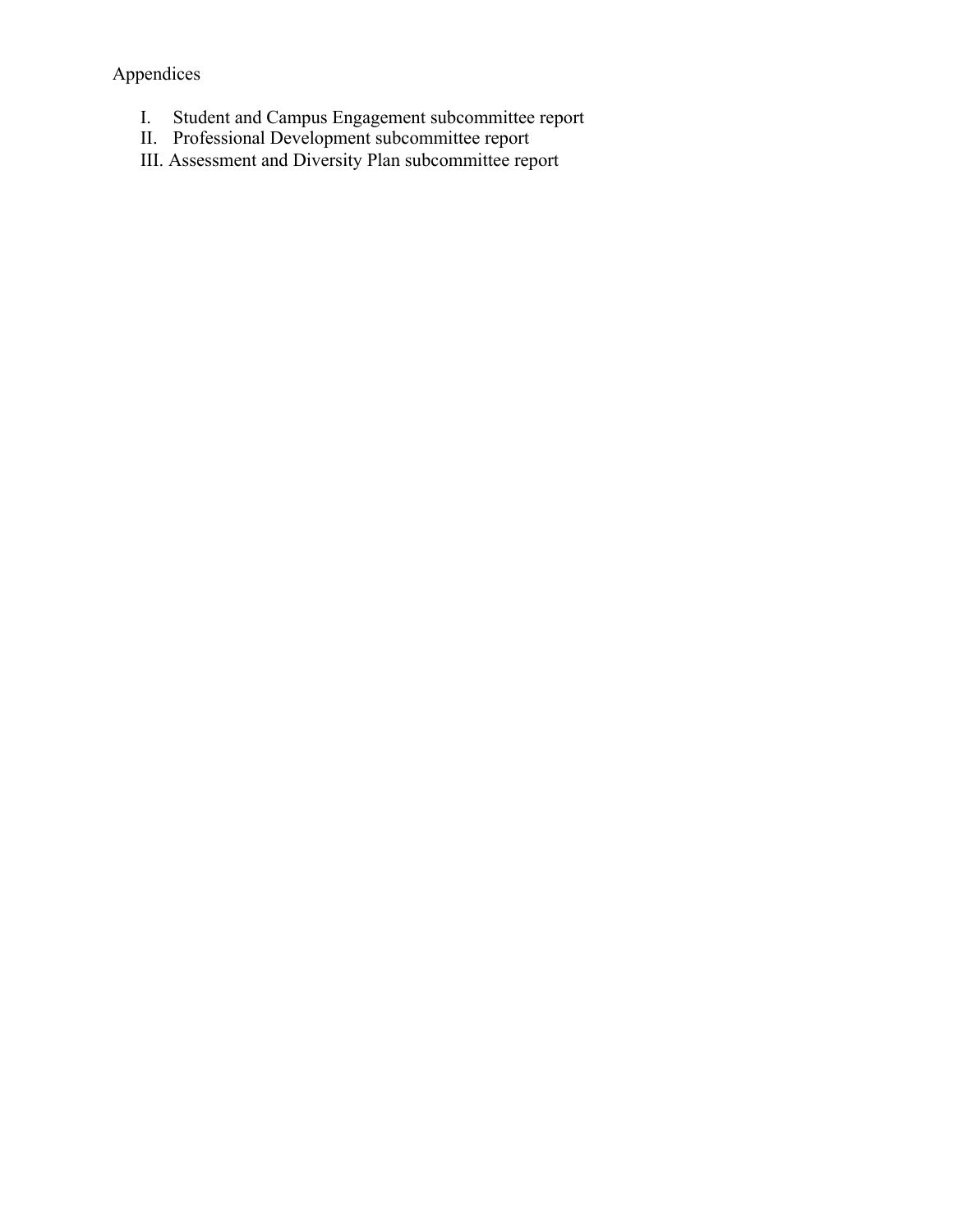#### **The Student and Campus Engagement Subcommittee Annual Report 2011-2012** Submitted by Fatima Rodriguez Johnson and Susan Preston Norman

This year, the Student and Campus Engagement Subcommittee were able to accomplish three goals: implement RWG IV, present the annual PATH Awards and begin discussions on mentoring needs and models.

### **Real World Geneseo**

There were 22 students who participated in Real World Geneseo IV. The participants included 40% Caucasian, 60% individuals of Color (with African, Caribbean, Native American, and South East Asian being represented), 30% male/70% female, 50% Christian (Jewish, Muslim, Buddhist, Agnostic, and Atheist were also represented). Twenty-five percent of the participants were first year students and 75% sophomores and juniors. This year's program also included community experiences to the Islamic Center, Gay Alliance of Genesee Valley, and Diverse Bookstores.

We were very excited to have Prof. Ann Marie Lauricella join the facilitation team along with Tracy Paradis and Daniel Jacques as participant/observers. In effort to continue exploring issues of social justice and diversity, each student participant chose a connecting course or courses.

There were approximately seventy-six dedicated contact hours of interactive workshops on racism, sexism, classism and gender were offered to the 26 participants and 6 Geneseo staff/faculty at the RWG retreat. The Time 1, Time 2 and Time 3 data are being assessed by the Dr. Julie Rao, Dr. Monica Schneider and Dr. Diantha Watts (RWG Assessment Team).

Through participating in the 1 credit reflective lab, diversity focused connecting course, and 8 weeks of classroom discussion it was revealed that:

(1) students report being transformed/enlightened by their RWG retreat experience (2) reflective lab has allowed students to stay close to their cohort and experience emotional support from their peers (3) students report speaking up/out in connecting courses and are being praised for

sharing diverse attitudes and insights with non-RWG peers.

This year, Dr. Robert Owens assisted students with service learning proposals and forms. As Dr. Owens is no longer at the college, Dr. Dave Gordon will identify a faculty member to instruct the INTD slot course for RWG and service learning components. Susan Preston Norman and Fatima Rodriguez Johnson have been asked to coordinate the retreat component of the program.

The Student and Campus Engagement Subcommittee are planning for RWG V with a fourth \$10,000 grant from the State University of New York's Office of Equity and Diversity. The RWG V program will take place January 17-20, 2013 and will be in partnership with Monroe Community College. The committee will review the MOU on file to determine stakeholders, an information meeting with MCC will be held in August and Facilitator Training session will be held in October for all facilitators including RWG IV observers/participants.

This program would not have been possible without the support of the President's Commission on Diversity and Community, the Bringing Theory to Practice Committee, and SUNY's Office of Equity and Diversity.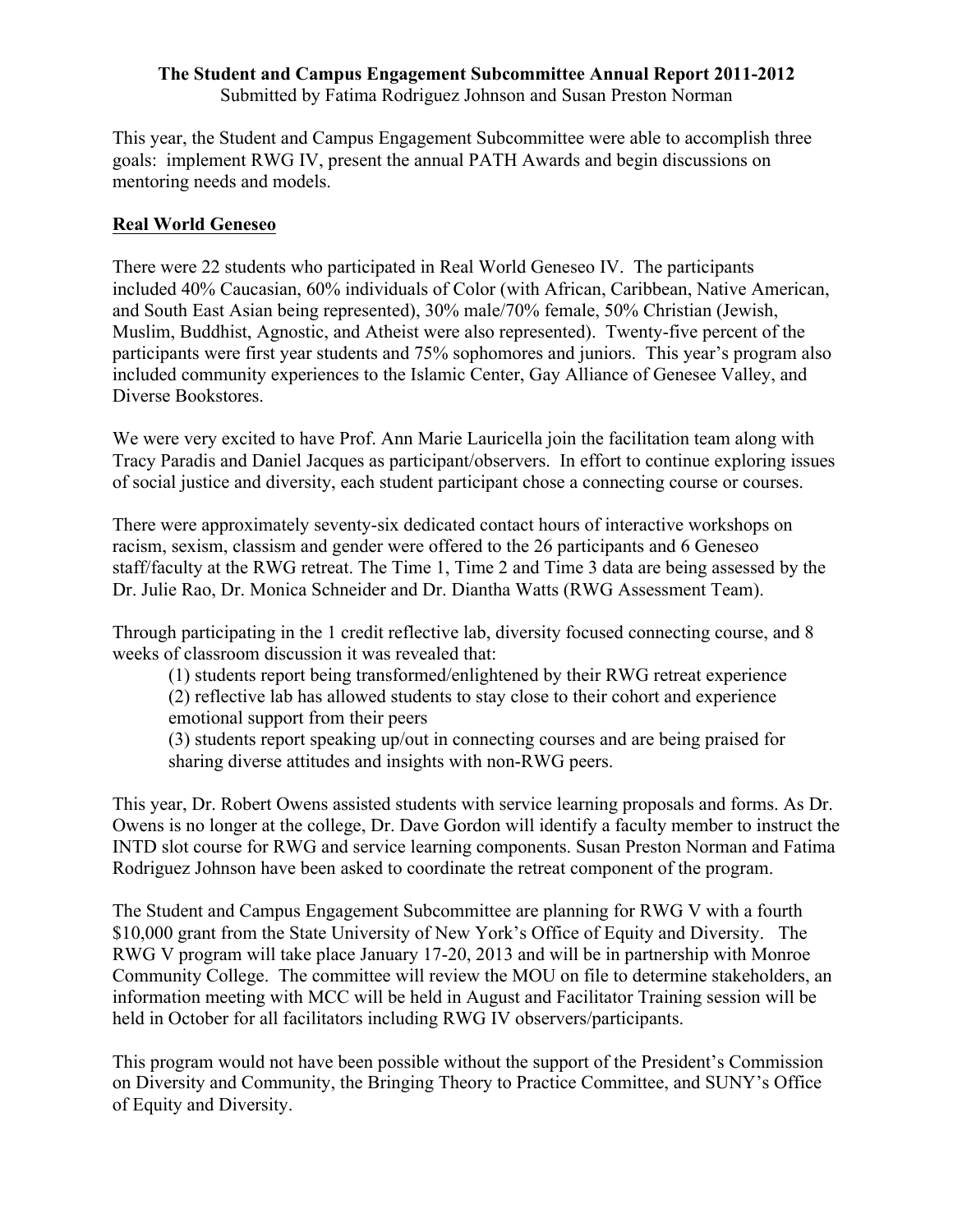## **PATH Awards**

The Student and Campus Subcommittee oversee the PATH awards as a part of its role within the commission. The PATH awards were created in academic year 1998-1999 to support Geneseo's commitment to: "Recruiting, supporting, and fostering the development of a diverse community of outstanding students, faculty and staff; respecting the unique contributions of each individual to the campus community; and developing socially responsible citizens with skills and values important to the pursuit of an enriched life and success in the world."

In consultation with Becky Glass, the following process was utilized:

- 1.A request for nominations was sent out to all faculty, staff, and students by Becky Glass.
- 2.A working committee reviewed nominations utilizing the developed criteria.
- 3.The working committee determined awardees.
- 4.The awards were presented at the annual leadership award's ceremony to Prof. Jennifer Katz and Jillian McPherson.
- 5.Fatima will work with Becky Glass to highlight the honorees with a photo and a description for the commission's website.

### **Mentoring Program**

Mentoring of students from underrepresented backgrounds continues to be an area of interest: however there is also a need to provide mentoring to all students. Faculty and staff from underrepresented backgrounds have expressed interest in a mentoring for their own benefit including being mentored by students in effort to improve their teaching and professional development. The faculty and staff development committee has also been having conversations regarding staff/faculty mentoring with Gloria Lopez.

One model that was shared at the Diversity Plan retreat was that of fellow CHAS Institution, Bryn Mawr College. Dr. Alison Cook-Sather is one of the leading scholars on student voice work, including *Learning from the Student's Perspective: A Sourcebook for Effective Teaching*  (Paradigm Publishers, 2009*), and Education Is Translation: A Metaphor for Change in Learning and Teaching* (University of Pennsylvania Press, 2006). Her recent publications focuses on the professional development model she has designed through which undergraduate students serve as pedagogical consultants to college faculty. This model appears in *To Improve the Academy, Curriculum Inquiry, Anthropology & Education Quarterly, the Journal of Faculty Development among others.*

Dr. Kathleen Mapes and Fatima Rodriguez Johnson recently attended CHAS sponsored Targeted Professionals Conference on mentoring and will be sharing this information with the committee as well.

The SACES has enjoyed a productive year and looks forward to the 2012-2013 academic year.

Respectfully submitted by,

Susan Preston Norman, Co-chair Fatima Rodriguez Johnson, Co-chair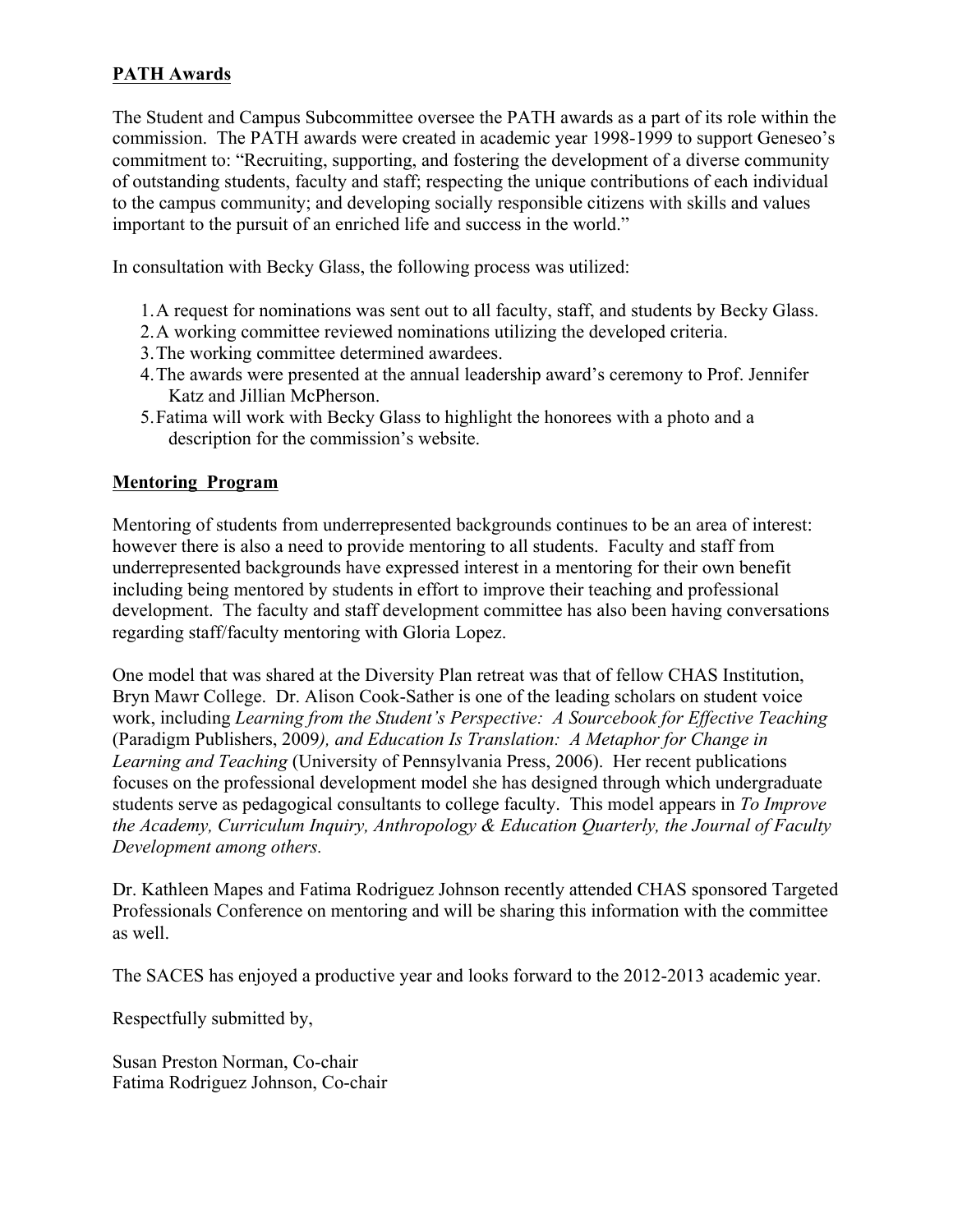### **Report of the Professional Development Subcommittee** Submitted by David Parfitt

#### **Committee Members:**

Cathy Adams, History Jim Aimers, Anthropology Susan Bandoni-Muench, Biology Donte Bothel, Student Michelle Costello, Milne Library Maria Perpetua Liwanag, School of Education Nicole McCawthan, Residence Life Dave Murray, Student Jennifer Rogalsky, Geography Farooq Sheikh, School of Business Atsushi Tajima, Communication Linda Ware, School of Education Peggy Wirth, Student Health and Counseling

#### **Summary 2011-2012**

The President's Commission on Diversity and Community met on November 17, 2011, I was asked to chair the professional development subcommittee, and commission members selected their subcommittees on December 7, 2011. The first professional development subcommittee meeting took place shortly after the beginning of the spring semester – February 17, 2012.

This first subcommittee meeting revisited the President's response and charge to the Commission. In particular, we discussed designing faculty development programs in the area of diversity and community for continuing faculty members as well as new faculty members. We were also sensitive to the fact there are currently experts on campus in this area, and many courses and programs currently offered in the realm of diversity and community. We would like to bring those courses and programs to the forefront instead of necessarily re-inventing the wheel. To that end we came up with a survey to assess faculty needs. The survey was short, simple, and distributed to all faculty and staff via e-mail. We first asked what expertise individuals could share with the college community, and, second, what workshops/services they would like to see offered related to diversity. Although we did not receive a great number of responses, we did receive some good suggestions for future workshops that can be readily offered by members of our community such as:

- Religious Diversity: Sensitivity to Muslim Students in Course Content and Pedagogy
- Parental Perspectives on Inclusion and Access to Higher Ed Issues
- Cross-Cultural Competence
- Historical Background on Citizenship and Inclusion/Exclusion in the American Experience
- More participation in Opal Workshops offered by the G.O.L.D. Program

In addition, we received feedback on workshops people would like to see offered at Geneseo, including:

Religious diversity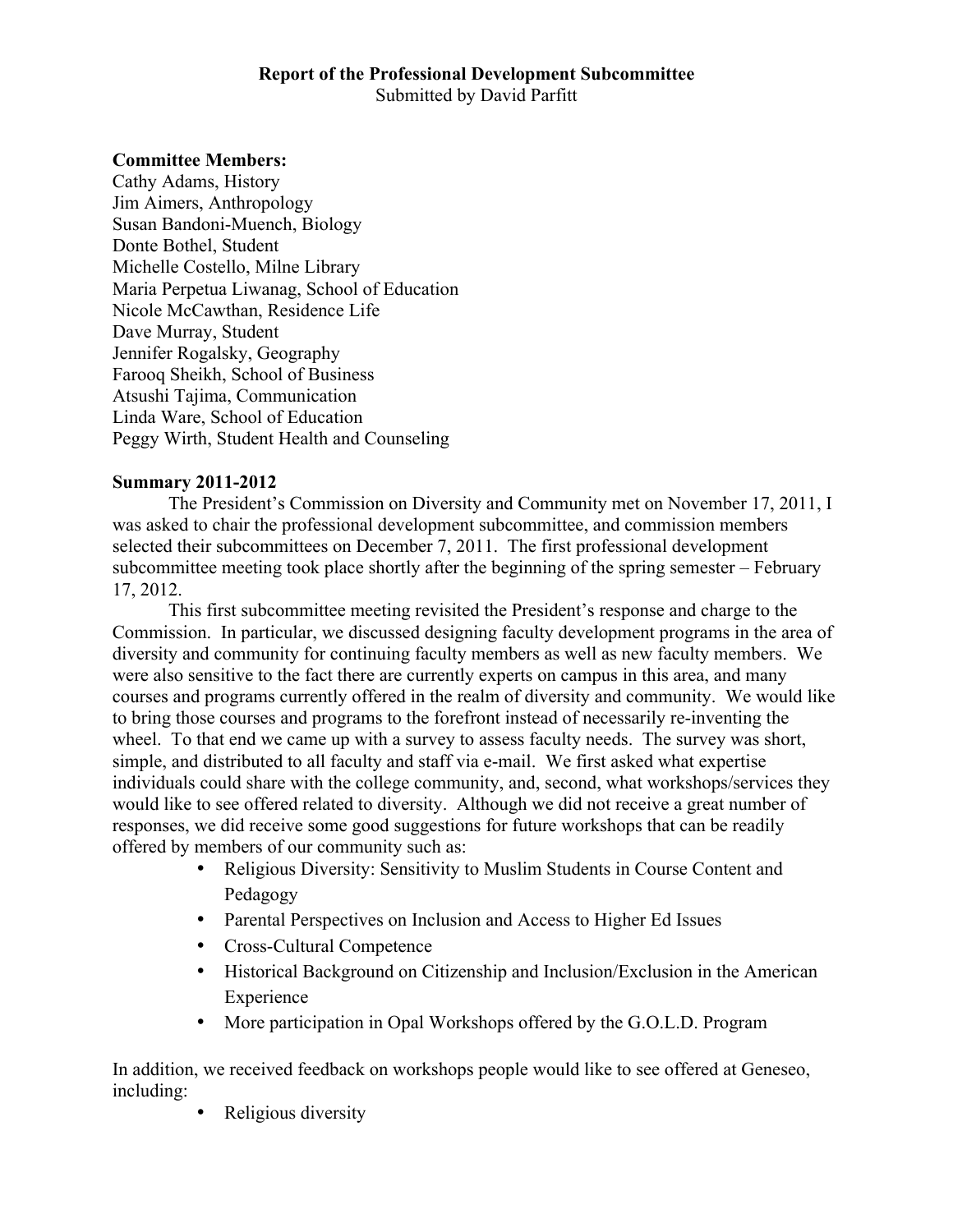- Cultural competence (nice to see someone offered to do workshops on religious diversity & cultural competence as well as someone requested a workshop on these issues)
- Integrating diversity issues into curriculum in a natural, unforced way
- How faculty might be more involved in student recruitment
- Diversity metrics; what is a good diversity profile for Geneseo?
- Themed semester encouraging faculty to focus on specific diversity issues
- Review of challenges that minority students face attending Geneseo
- White privilege
- Ableism
- Racism
- Safe Zone Training
- Posse Foundation or some sort of buddy system

As a result of this needs assessment, the subcommittee will take the following actions. First, schedule diversity/community programs in the fall 2012 semester through the Teaching and Learning Center on the four specific workshops proposed by the Geneseo community members. Second, the subcommittee will work to organize professional development programs to address the needs mentioned in the survey results. Third, in order to get more feedback from the college community we will distribute the needs assessment again in a paper form and send representatives to department meetings to assess the specific needs of each department.

In the President's response to the professional development subcommittee, one program mentioned was working with international students. In order to organize such a program the subcommittee met with Irene Belyakov and a number of the current international students on campus to find out their specific needs. This was an illuminating discussion centered around how some students feel isolated on campus and in classes, problems they face in dealing with classmates and professors, and issues of fairness, test-taking, English language, and the speech buddies program. The subcommittee will continue to work with Irene Belyakov and consult with the international students in order to address the needs of this valued group on campus.

In late January, the Teaching and Learning Center worked with Melinda DuBois, Director of the Health and Counseling service to offer two workshops presenting the results of assessment on Geneseo student's perception of their physical and emotional health. The professional development subcommittee plans on continuing to work with Health and Counseling to develop a "mental health" report for our community.

Finally, the 2011 professional development subcommittee submitted a grant to the Consortium of High Achievement and Success (CHAS). This effort was spearheaded by Linda Ware for a professional development program titled "Critical Incidents, Critical Conversations, and Inclusive Pedagogies" (CiCCiP). We are currently waiting on the call for proposals from CHAS in order to revise and resubmit this grant.